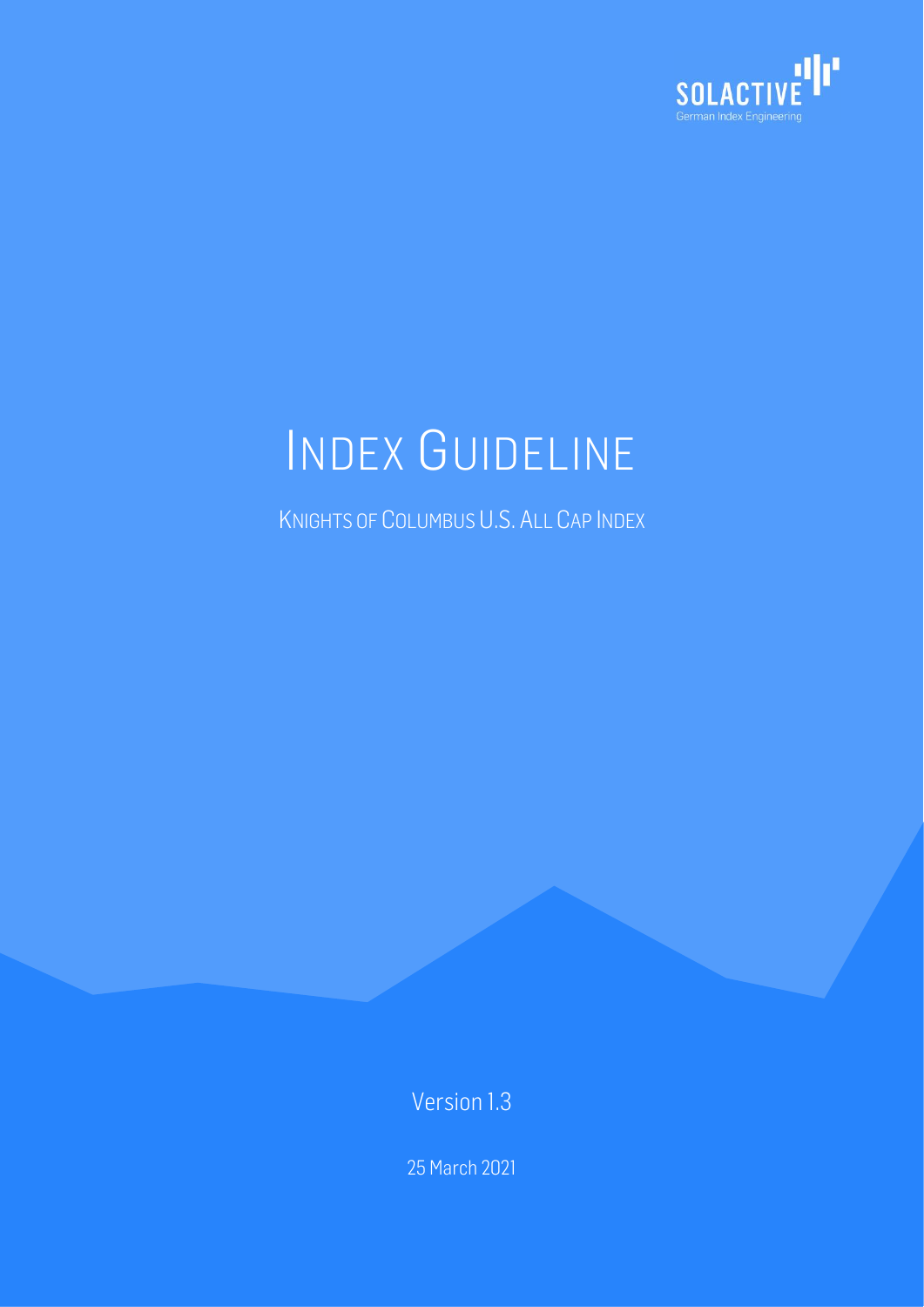### TABLE OF CONTENTS

|      | Introduction 33 |  |
|------|-----------------|--|
| 1.   |                 |  |
| 1.1. |                 |  |
| 1.2. |                 |  |
| 1.3. |                 |  |
| 1.4. |                 |  |
| 1.5. |                 |  |
| 2.   |                 |  |
| 2.1. |                 |  |
| 2.2. |                 |  |
| 2.3. |                 |  |
| 3.   |                 |  |
| 3.1. |                 |  |
| 3.2. |                 |  |
| 4.   |                 |  |
| 4.1. |                 |  |
| 4.2. |                 |  |
| 4.3. |                 |  |
| 4.4. |                 |  |
| 4.5. |                 |  |
| 4.6. |                 |  |
| 5.   |                 |  |
| 5.1. |                 |  |
| 5.2. |                 |  |
| 5.3. |                 |  |
| 5.4. |                 |  |
| 5.5. |                 |  |
| 6.   |                 |  |
|      |                 |  |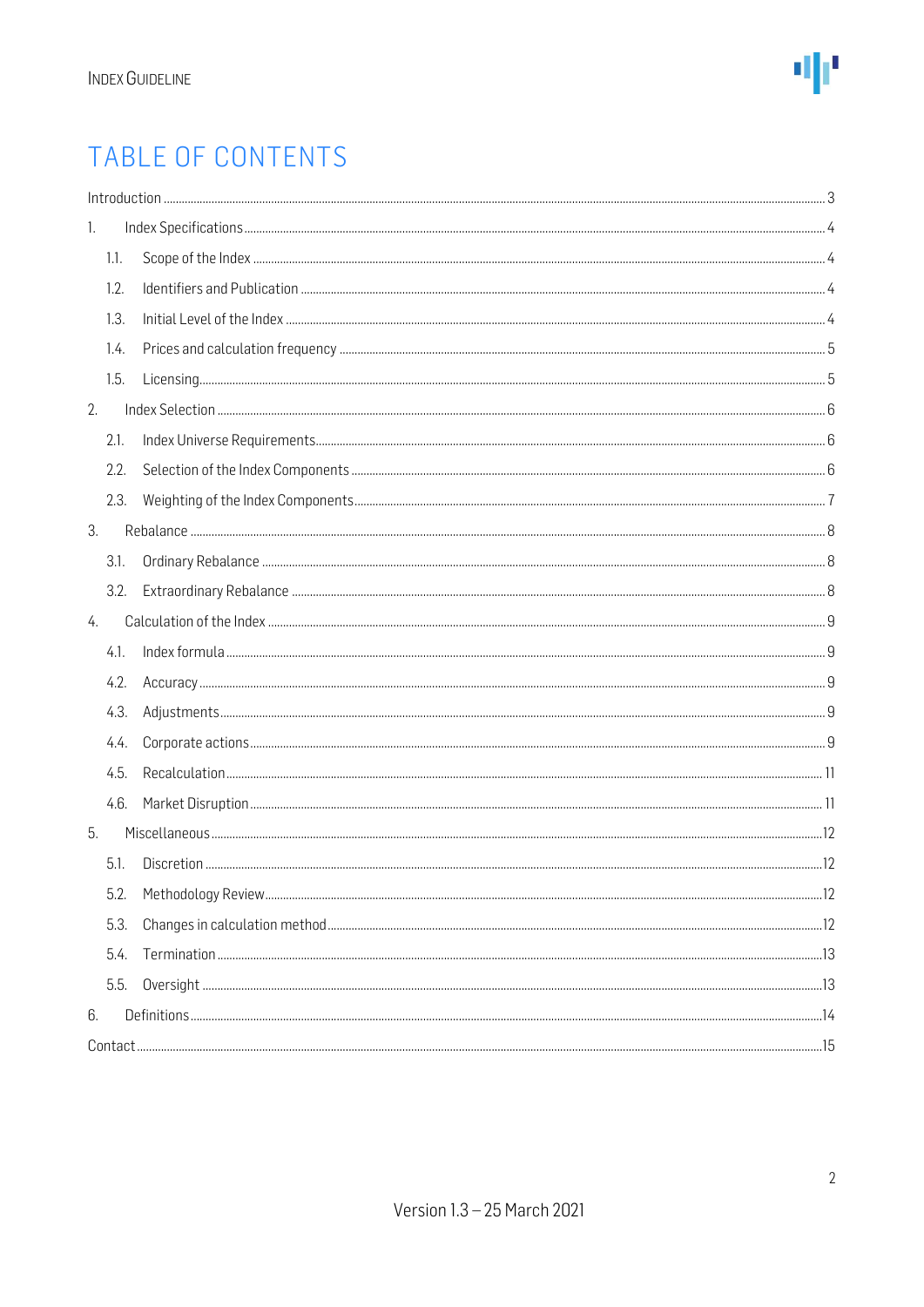### <span id="page-2-0"></span>INTRODUCTION

This document (the "GUIDELINE") is to be used as a quideline with regard to the composition, calculation and maintenance of the Knights of Columbus U.S. All Cap Index (the "INDEX"). Any amendments to the rules made to the GUIDELINE are approved by the OVERSIGHT COMMITTEE specified in Section 5.5. The INDEX is calculated, administered and published by Solactive AG ("SOLACTIVE") assuming the role as administrator (the "INDEX ADMINISTRATOR") under the Regulation (EU) 2016/1011 (the "BENCHMARK REGULATION" or "BMR"). The name "Solactive" is trademarked.

The text uses defined terms which are formatted with "SMALL CAPS". Such Terms shall have the meaning assigned to them as specified in Section 6 (Definitions).

The GUIDELINE and the policies and methodology documents referenced herein contain the underlying principles and rules regarding the structure and operation of the INDEX. SOLACTIVE does not offer any explicit or tacit guarantee or assurance, neither pertaining to the results from the use of the INDEX nor the level of the INDEX at any certain point in time nor in any other respect. SOLACTIVE strives to the best of its ability to ensure the correctness of the calculation. There is no obligation for SOLACTIVE – irrespective of possible obligations to issuers – to advise third parties, including investors and/or financial intermediaries, of any errors in the INDEX. The publication of the INDEX by SOLACTIVE does not constitute a recommendation for capital investment and does not contain any assurance or opinion of SOLACTIVE regarding a possible investment in a financial instrument based on this INDEX.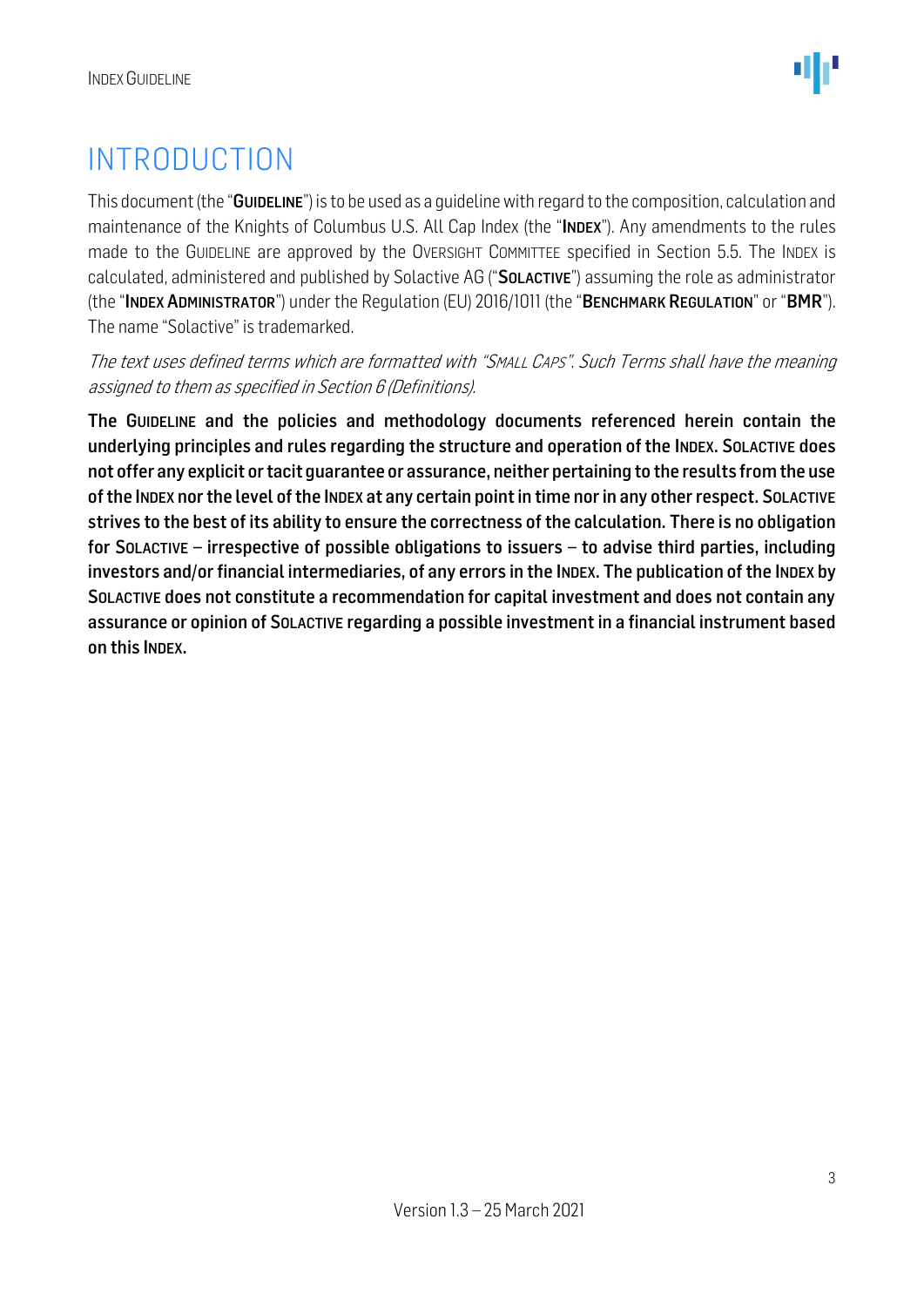### <span id="page-3-0"></span>1. INDEX SPECIFICATIONS

#### <span id="page-3-1"></span>1.1. SCOPE OF THE INDEX

| Category              | <b>Description</b>                                               |
|-----------------------|------------------------------------------------------------------|
| Asset Class           | Equity                                                           |
|                       | Knights of Columbus U.S. All Cap Index tracks the performance of |
|                       | a base index representing approximately 99% of the broad U.S.    |
| Strategy              | stock market, then excludes those companies whose policies and   |
|                       | practices are inconsistent with the United States Conference of  |
|                       | Catholic Bishops' Socially Responsible Investing Guidelines.     |
| Regional Allocation   | <b>USA</b>                                                       |
| Rebalancing Fee       | -                                                                |
| Rebalancing Frequency | Semi-annually                                                    |

#### <span id="page-3-2"></span>1.2. IDENTIFIERS AND PUBLICATION

The INDEX is published under the following identifiers:

| Name                                      | <b>ISIN</b>  | <b>Currency</b> | <b>Type</b> | <b>RIC</b>           | <b>BBG</b> ticker |
|-------------------------------------------|--------------|-----------------|-------------|----------------------|-------------------|
| Knights of Columbus U.S. All Cap Index    | DE000SLA99Y6 | USD             | GTR*        | .KOFCUSAC   KOFCUSAC |                   |
| Knights of Columbus U.S. All Cap Index PR | DE000SL0C0J2 |                 | $PR*$       | .KOFCUSAP   KOFCUSAP |                   |

\*PR, GTR means that the Index is calculated as price return and gross total return Index as described in the Equity Index Methodology, which is available on the SOLACTIVE website[: https://www.solactive.com/documents/equity-index-methodology/](https://www.solactive.com/documents/equity-index-methodology/)

The INDEX is published on the website of the INDEX ADMINISTRATOR [\(www.solactive.com\)](http://www.solactive.com/) and is, in addition, available via the price marketing services of Boerse Stuttgart GmbH and may be distributed to all of its affiliated vendors. Each vendor decides on an individual basis as to whether it will distribute or display the INDEX via its information systems.

Any publication in relation to the INDEX (e.g. notices, amendments to the GUIDELINE) will be available at the website of the INDEX ADMINISTRATOR: [https://www.solactive.com/news/announcements/.](https://www.solactive.com/news/announcements/)

#### <span id="page-3-3"></span>1.3. INITIAL LEVEL OF THE INDEX

The initial level of the INDEX on the 18/12/2019, the START DATE, is 1000.Historical values from the 19/12/2019, the LIVE DATE, will be recorded in accordance with Article 8 of the BMR.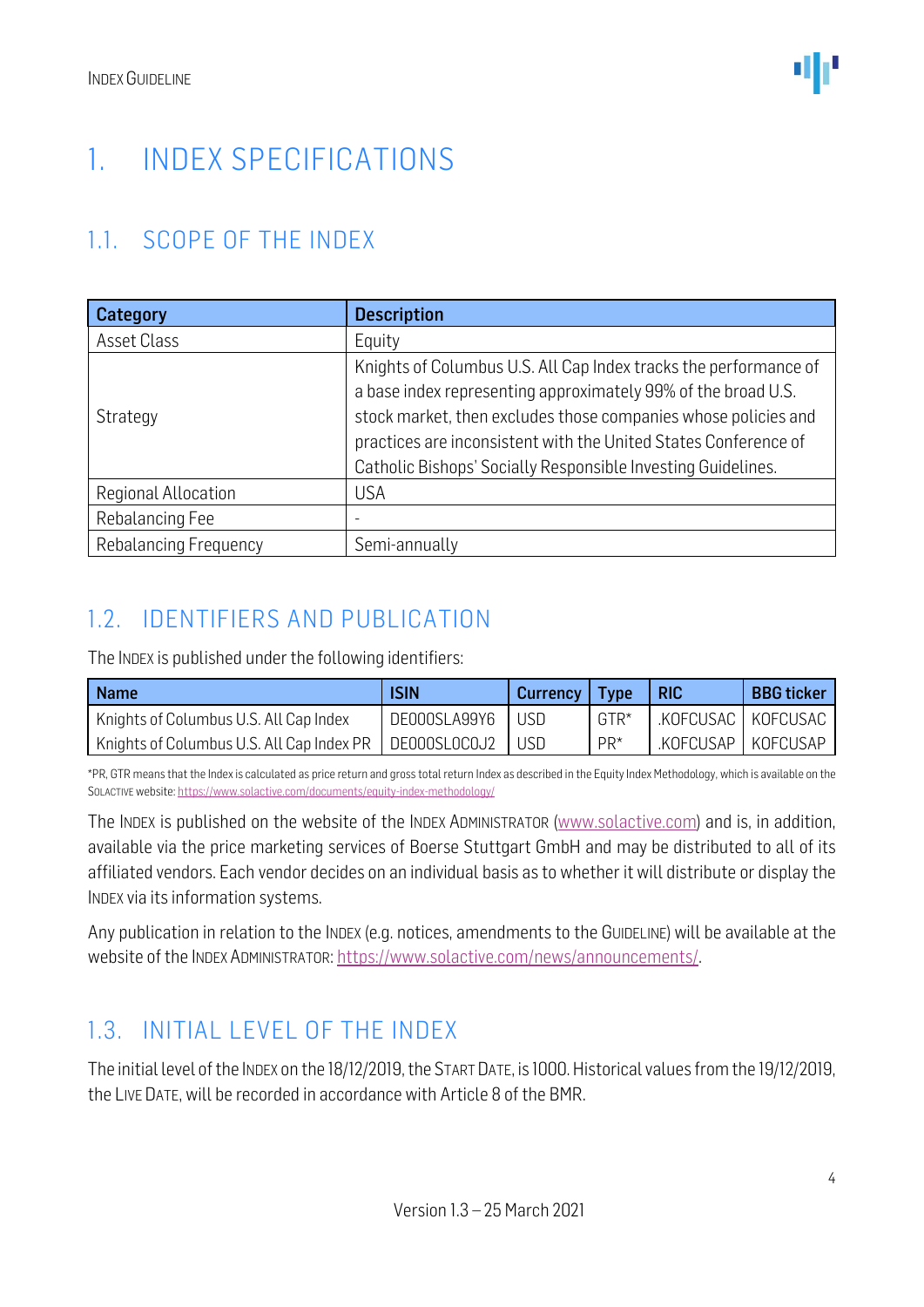

#### <span id="page-4-0"></span>1.4. PRICES AND CALCULATION FREQUENCY

The level of the INDEX is calculated on each CALCULATION DAY from 3:30 p.m. to 10:50 p.m. CET based on the TRADING PRICES on the EXCHANGES on which the INDEX COMPONENTS are listed. TRADING PRICES of INDEX COMPONENTS not listed in the INDEX CURRENCY are converted using the current Intercontinental Exchange (ICE) spot foreign exchange rate. Should there be no current TRADING PRICE for an INDEXCOMPONENT, the later of: (i) the most recent CLOSING PRICE; or (ii) the last available TRADING PRICE for the preceding TRADING DAY is used in the calculation.

In addition to the intraday calculation a closing level of the INDEX for each CALCULATION DAY is also calculated. This closing level is based on the CLOSING PRICES for the INDEX COMPONENTS on the respective EXCHANGES on which the INDEX COMPONENTS are listed. The CLOSING PRICES of INDEX COMPONENTS not listed in the INDEX CURRENCY are converted using the 4pm London time WM Fixing quoted by Reuters. If there is no 4pm London time WM Fixing for the relevant CALCULATION DAY, the last available 4pm London time WM Fixing will be used for the closing level calculation.

#### <span id="page-4-1"></span>1.5. LICENSING

Licenses to use the INDEX as the underlying value for financial instruments, investment funds and financial contracts may be issued to stock exchanges, banks, financial services providers and investment houses by KNIGHTS OF COLUMBUS ASSET ADVISORS.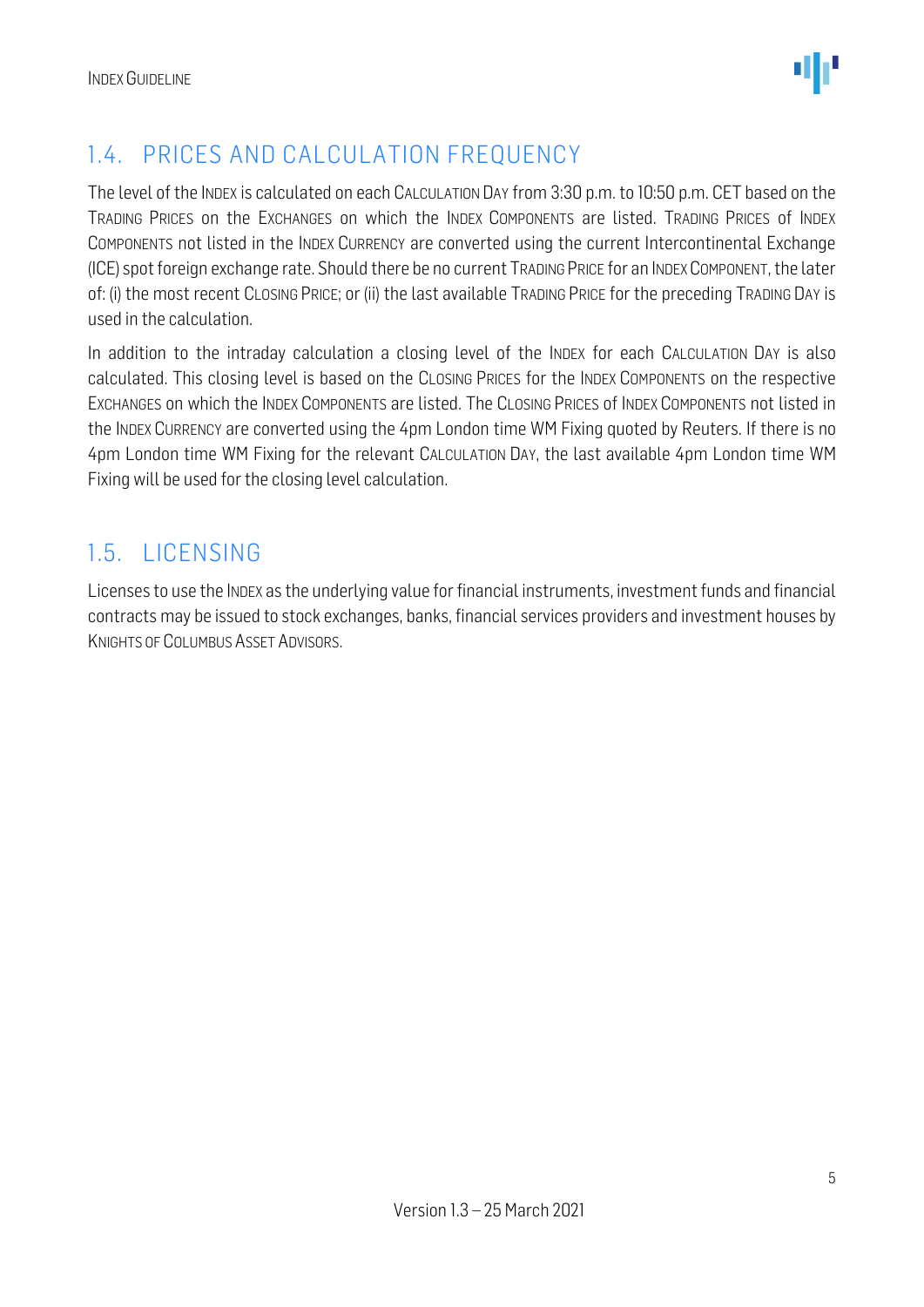### <span id="page-5-0"></span>2. INDEX SELECTION

On each SELECTION DAY, the INDEX ADMINISTRATOR will revise the composition of the INDEX.

In a first step, the INDEX ADMINISTRATOR determines the INDEX UNIVERSE in accordance with Section 2.1. The INDEX UNIVERSE comprises all those financial instruments which fulfill the INDEX UNIVERSE REQUIREMENTS (as specified in Section 2.1) and will constitute a starting pool from which the components of the INDEX will be selected. Based on this INDEX UNIVERSE, the new composition of the INDEX will be determined by applying the rules outlined in Section 2.2.

Each INDEX COMPONENT will be assigned a weight as described in Section 2.3.

#### <span id="page-5-1"></span>2.1. INDEX UNIVERSE REQUIREMENTS

The INDEX UNIVERSE is comprised of all financial instruments which fulfill the below requirements (the "INDEX UNIVERSE REQUIREMENTS"):

Is a member of the Solactive US Broad Market Index (ISIN: DE000SLA1GB6, as published on the SOLACTIVE website: https://www.solactive.com.

#### <span id="page-5-2"></span>2.2. SELECTION OF THE INDEX COMPONENTS

Based on the INDEX UNIVERSE, the initial composition of the INDEX as well as any selection for an ordinary rebalance is determined on the SELECTION DAY in accordance with the following rules (the "INDEX COMPONENT REQUIREMENTS"):

- In a first step the initial universe is screened for coverage by the DATA PROVIDER. All securities that are not covered by ISS ESG are excluded from the Index.
- In a second step, securities that don't fulfill the criteria of the Catholic screen that is applied by ISS ESG are excluded. Those are companies with policies and practices inconsistent with the United States Conference of Catholic Bishops' Socially Responsible Investing Guidelines. Specifically, the following factors are relevant:

| Factor             | Exclusion                                                                                      |
|--------------------|------------------------------------------------------------------------------------------------|
| Abortifacients     | Any ties                                                                                       |
| Abortion           | Any ties                                                                                       |
| Contraception      | Any ties to production or percentage share of<br>revenues from distribution is greater than 5% |
| Stem Cell Research | Engagement in human embryonic stem cell<br>(HESC), fetal tissue, cloning research or research  |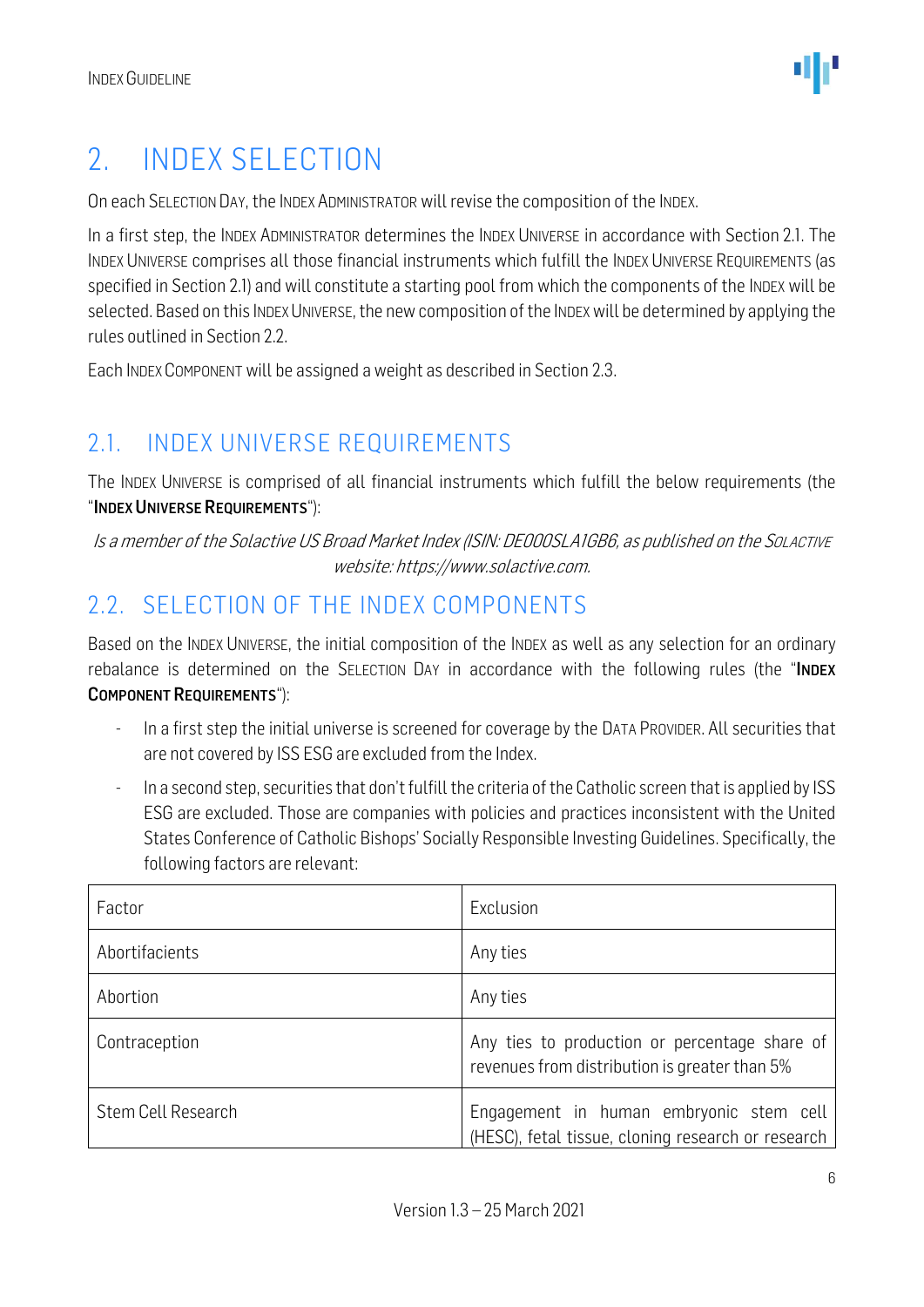|                                   | organizations contracted to conduct human,<br>embryonic, fetal or adult stem cell research,<br>development or production of technology specially<br>designed/applied for human stem cell research.                                                                                                                                                                                                                                |
|-----------------------------------|-----------------------------------------------------------------------------------------------------------------------------------------------------------------------------------------------------------------------------------------------------------------------------------------------------------------------------------------------------------------------------------------------------------------------------------|
| <b>Gender Discrimination</b>      | Engagement in gender discrimination in the<br>workplace                                                                                                                                                                                                                                                                                                                                                                           |
| Racial Discrimination             | Engagement in racial discrimination in the<br>workplace                                                                                                                                                                                                                                                                                                                                                                           |
| Pornography                       | Percentage share of revenues from involvement in<br>pornography (distribution and production) greater<br>than 5%                                                                                                                                                                                                                                                                                                                  |
| <b>Community Reinvestment Act</b> | CRA Ragin in "Needs to Improve" or "Substantial<br>Noncompliance"                                                                                                                                                                                                                                                                                                                                                                 |
| Military Equipment & Weapons      | Receives a Red Flag or Amber Flag rating from the<br>designated screening resource for involvement in<br>anti-personnel mines,<br>biological<br>weapons,<br>chemical weapons, cluster munitions, or<br>percentage share of revenues derived from<br>nuclear weapons and nuclear weapons outside of<br>the Non-Proliferation Treaty (NPT) greater than 5%<br>or involvement in military equipment or services<br>greater than 50%. |

The selection of the INDEX COMPONENTS is fully rule-based and the INDEX ADMINISTRATOR cannot make any discretionary decisions.

#### <span id="page-6-0"></span>2.3. WEIGHTING OF THE INDEX COMPONENTS

On each SELECTION DAY each INDEX COMPONENT is assigned a weight according to FREE FLOAT MARKET **CAPITALIZATION**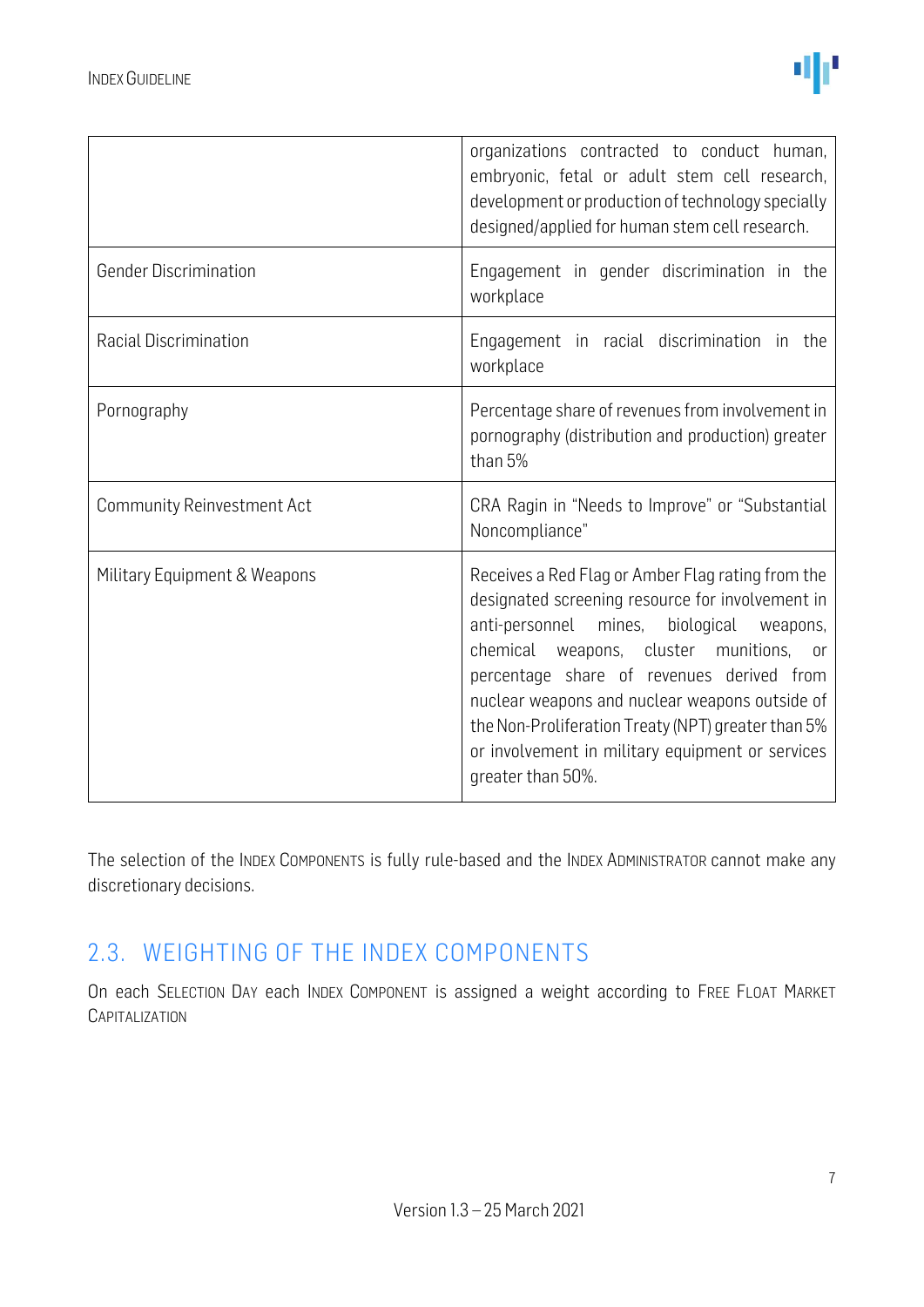### <span id="page-7-0"></span>3. REBALANCE

#### <span id="page-7-1"></span>3.1. ORDINARY REBALANCE

In order to reflect the new selection of the INDEX COMPONENTS determined on the SELECTION DAY (in accordance with Section 2.1 and 2.2) the INDEX is adjusted on the REBALANCE DAY after CLOSE OF BUSINESS.

This is carried out by implementing the shares as determined on the FIXING DAY based on the weights calculated on the SELECTION DAY.

For more information on the rebalance procedure please refer to the Equity Index Methodology, which is incorporated by reference and available on the SOLACTIVE website: [https://www.solactive.com/documents/equity-index-methodology/.](https://www.solactive.com/documents/equity-index-methodology/)

SOLACTIVE will publish any changes made to the INDEX COMPONENTS with sufficient notice before the REBALANCE DAY on the SOLACTIVE webpage under the section "Announcement", which is available at [https://www.solactive.com/news/announcements/.](https://www.solactive.com/news/announcements/)

#### <span id="page-7-2"></span>3.2. EXTRAORDINARY REBALANCE

The INDEX is not rebalanced extraordinarily.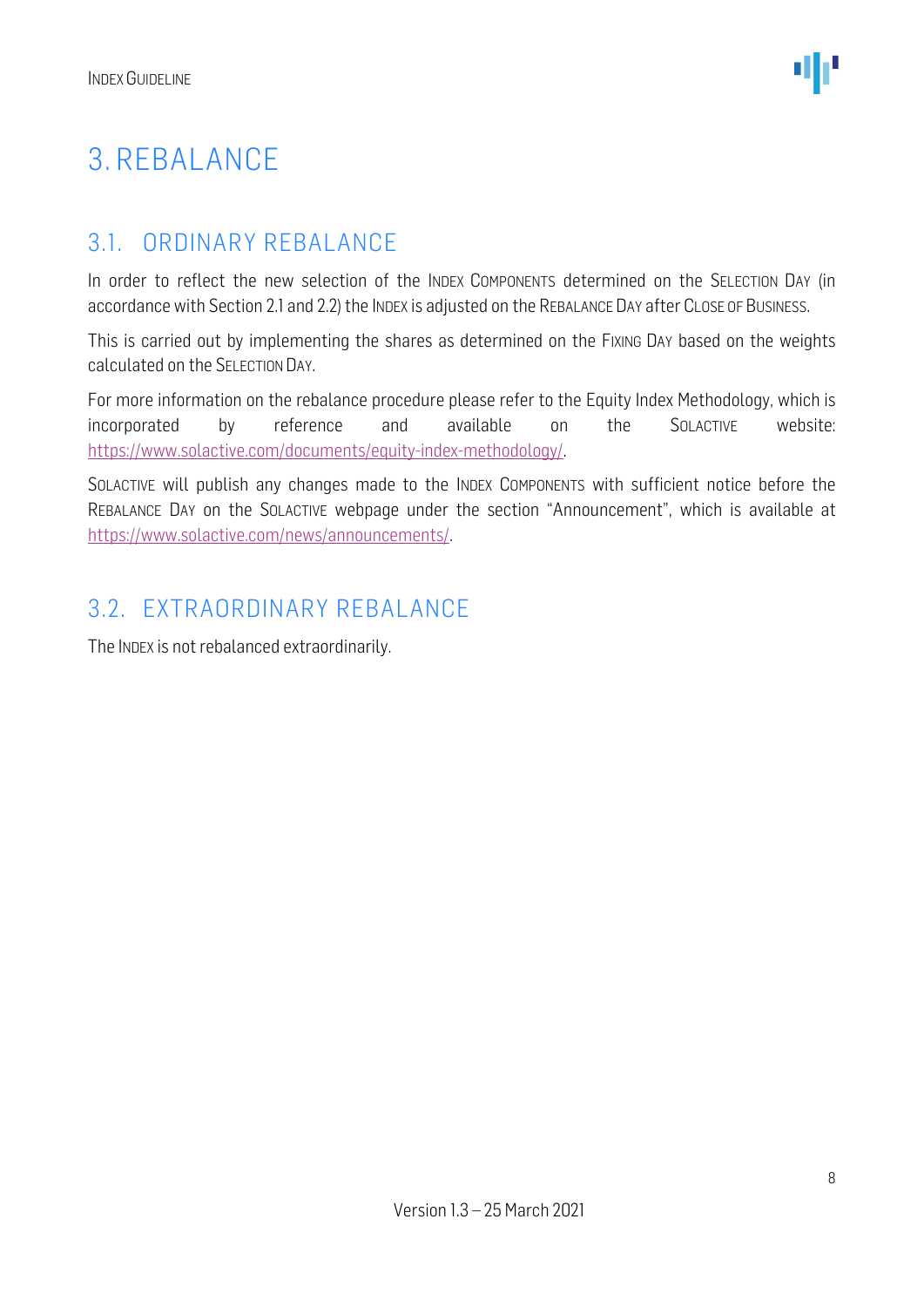### <span id="page-8-0"></span>4. CALCULATION OF THE INDEX

#### <span id="page-8-1"></span>4.1. INDEX FORMULA

The INDEX is calculated as a price return and gross total return Index.

The calculation is performed according to the Equity Index Methodology, which is available on the SOLACTIVE website: [https://www.solactive.com/documents/equity-index-methodology/.](https://www.solactive.com/documents/equity-index-methodology/) The standard index formula stipulates that the level of the INDEX changes based on the change of the prices of its INDEX COMPONENTS taking into account their weight in the INDEX and any currency conversion in case the price of an INDEX COMPONENT is quoted in a currency other than the INDEX CURRENCY.

A more detailed description of the mechanics of the index calculation formula can be found in the Equity Index Methodology under Section 1.2.

#### <span id="page-8-2"></span>4.2. ACCURACY

The level of the INDEX will be rounded to two decimal places. Divisors will be rounded to six decimal places. TRADING PRICES and foreign exchange rates will be rounded to six decimal places.

#### <span id="page-8-3"></span>4.3. ADJUSTMENTS

Under certain circumstances, an adjustment of the INDEX may be necessary between two regular REBALANCE DAYS. Such adjustment has to be made if a corporate action (as specified in Section 4.4 below) in relation of an INDEX COMPONENT occurs. Such adjustment may have to be done in relation to an INDEX COMPONENT and/or may also affect the number of INDEX COMPONENTS and/or the weighting of certain INDEX COMPONENTS and will be made in compliance with the SOLACTIVE Equity Index Methodology, which is incorporated by reference and available on the SOLACTIVE website: [https://www.solactive.com/documents/equity-index-methodology/.](https://www.solactive.com/documents/equity-index-methodology/)

SOLACTIVE will announce the INDEX adjustment giving a notice period of at least two TRADING DAYS (with respect to the affected INDEX COMPONENT) on the SOLACTIVE website under the Section "Announcements", which is available at [https://www.solactive.com/news/announcements/.](https://www.solactive.com/news/announcements/) The INDEX adjustments will be implemented on the effective day specified in the respective notice.

#### <span id="page-8-4"></span>4.4. CORPORATE ACTIONS

As part of the INDEX maintenance SOLACTIVE will consider various events – also referred to as corporate actions –which result in an adjustment to the INDEX between two regular REBALANCE DAYS. Such events have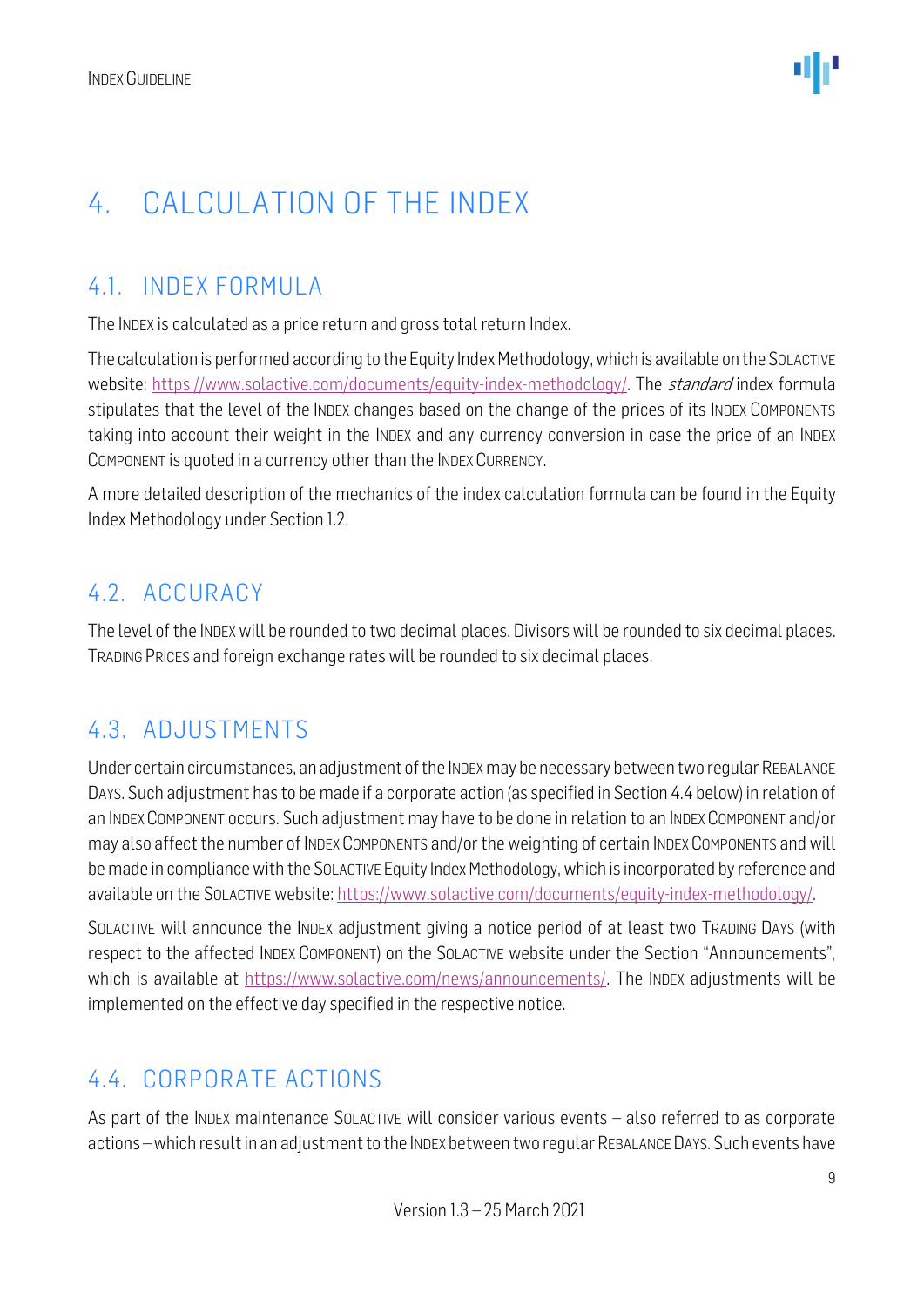a material impact on the price, weighting or overall integrity of INDEX COMPONENTS. Therefore, they need to be accounted for in the calculation of the INDEX. Corporate actions will be implemented from the cum-day to the ex-day of the corporate action, so that the adjustment to the INDEX coincides with the occurrence of the price effect of the respective corporate action.

Adjustments to the INDEX to account for corporate actions will be made in compliance with the Equity Index Methodology, which is available on the SOLACTIVE website: [https://www.solactive.com/documents/equity](https://www.solactive.com/documents/equity-index-methodology/)[index-methodology/.](https://www.solactive.com/documents/equity-index-methodology/) This document contains for each corporate action a brief definition and specifies the relevant adjustment to the INDEX variables.

While SOLACTIVE aims at creating and maintaining its methodology for the treatment of corporate actions as generic and transparent as possible and in line with regulatory requirements, it retains the right in accordance with the Equity Index Methodology to deviate from these standard procedures in case of any unusual or complex corporate action or if such a deviation is made to preserve the comparability and representativeness of the INDEX over time.

SOLACTIVE considers the following, but not conclusive, list of corporate actions as relevant for the INDEX maintenance:

- $\geq$  Cash Distributions (e.g. payment of a dividend)
- $>$  Stock distributions (e.g. payment of a dividend in form of additional shares)
- $>$  Stock distributions of another company (e.g. payment of a dividend in form of additional shares of another company (e.g. of a subsidiary))
- $>$  Share splits (company's present shares are divided and therefore multiplied by a given factor)
- $\geq$  Reverse splits (company's present shares are effectively merged)
- $\geq$  Capital increases (such as issuing additional shares)
- $>$  Share repurchases (a company offer its shareholders the option to sell their shares to a fixed price)
- $>$  Spin-offs (the company splits its business activities into two or more entities and distributes new equity shares in the created entities to the shareholders of the former entity)
- $\geq$  Mergers & Acquisitions (transaction in which the ownership of a company (or other business organizations) are transferred or consolidated with other entities, e.g. fusion of two or more separate companies into one entity)
- $\geq$  Delistings (company's shares are no longer publicly traded at a stock exchange)
- $>$  Nationalization of a company (effective control of a legal entity is taken over by a state)
- $>$  Insolvency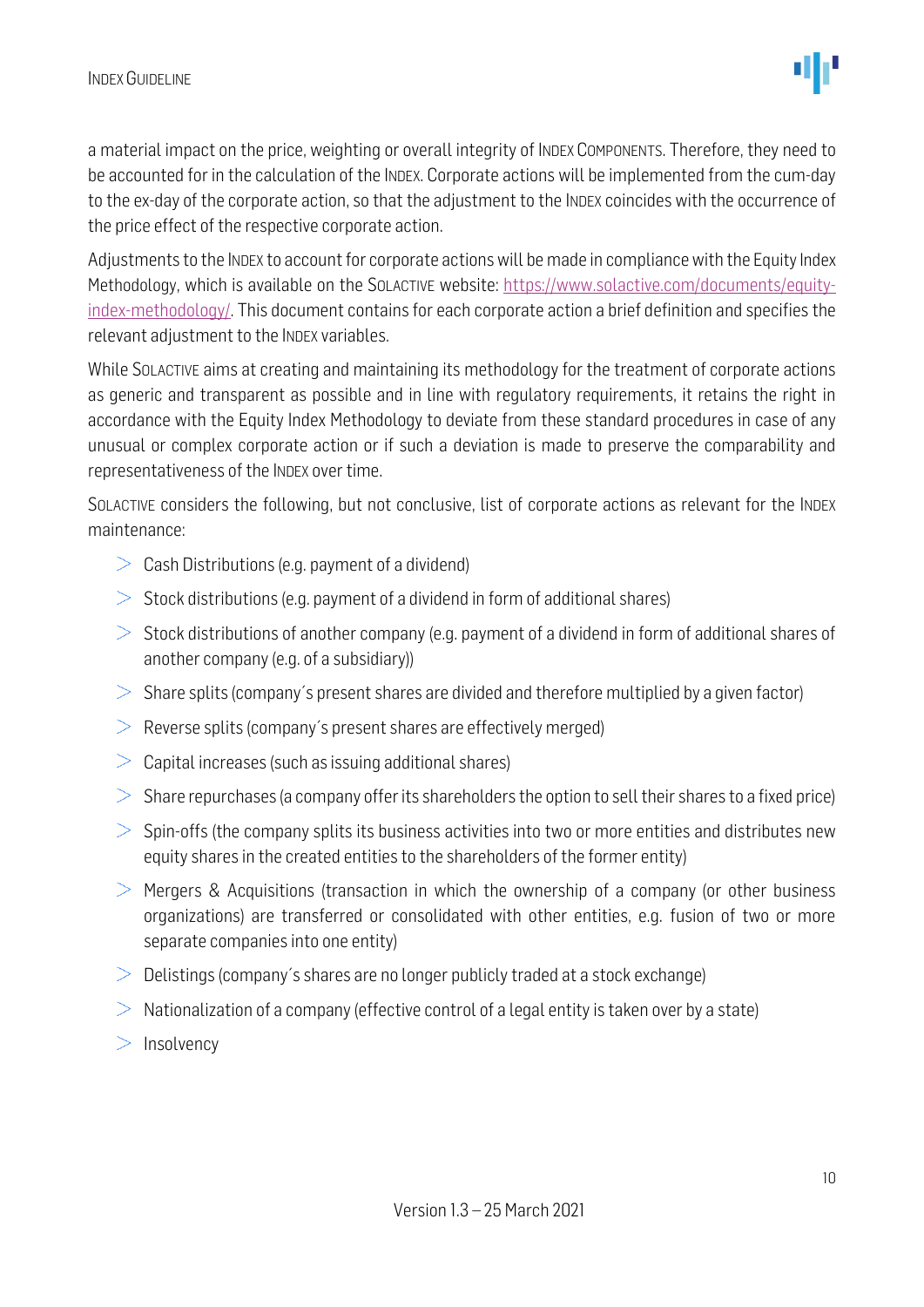#### <span id="page-10-0"></span>4.5. RECALCULATION

SOLACTIVE makes the greatest possible efforts to accurately calculate and maintain its indices. However, errors in the determination process may occur from time to time for variety reasons (internal or external) and therefore, cannot be completely ruled out. SOLACTIVE endeavors to correct all errors that have been identified within a reasonable period of time. The understanding of "a reasonable period of time" as well as the general measures to be taken are generally depending on the underlying and is specified in the SOLACTIVE Correction Policy, which is incorporated by reference and available on the SOLACTIVE website: [https://www.solactive.com/documents/correction-policy/.](https://www.solactive.com/documents/correction-policy/)

#### <span id="page-10-1"></span>4.6. MARKET DISRUPTION

In periods of market stress SOLACTIVE calculates its indices following predefined and exhaustive arrangements as described in the SOLACTIVE Disruption Policy, which is incorporated by reference and available on the SOLACTIVE website: [https://www.solactive.com/documents/disruption-policy/.](https://www.solactive.com/documents/disruption-policy/) Such market stress can arise due to a variety of reasons, but generally results in inaccurate or delayed prices for one or more INDEXCOMPONENTS. The determination of the INDEXmay be limited or impaired at times of illiquid or fragmented markets and market stress.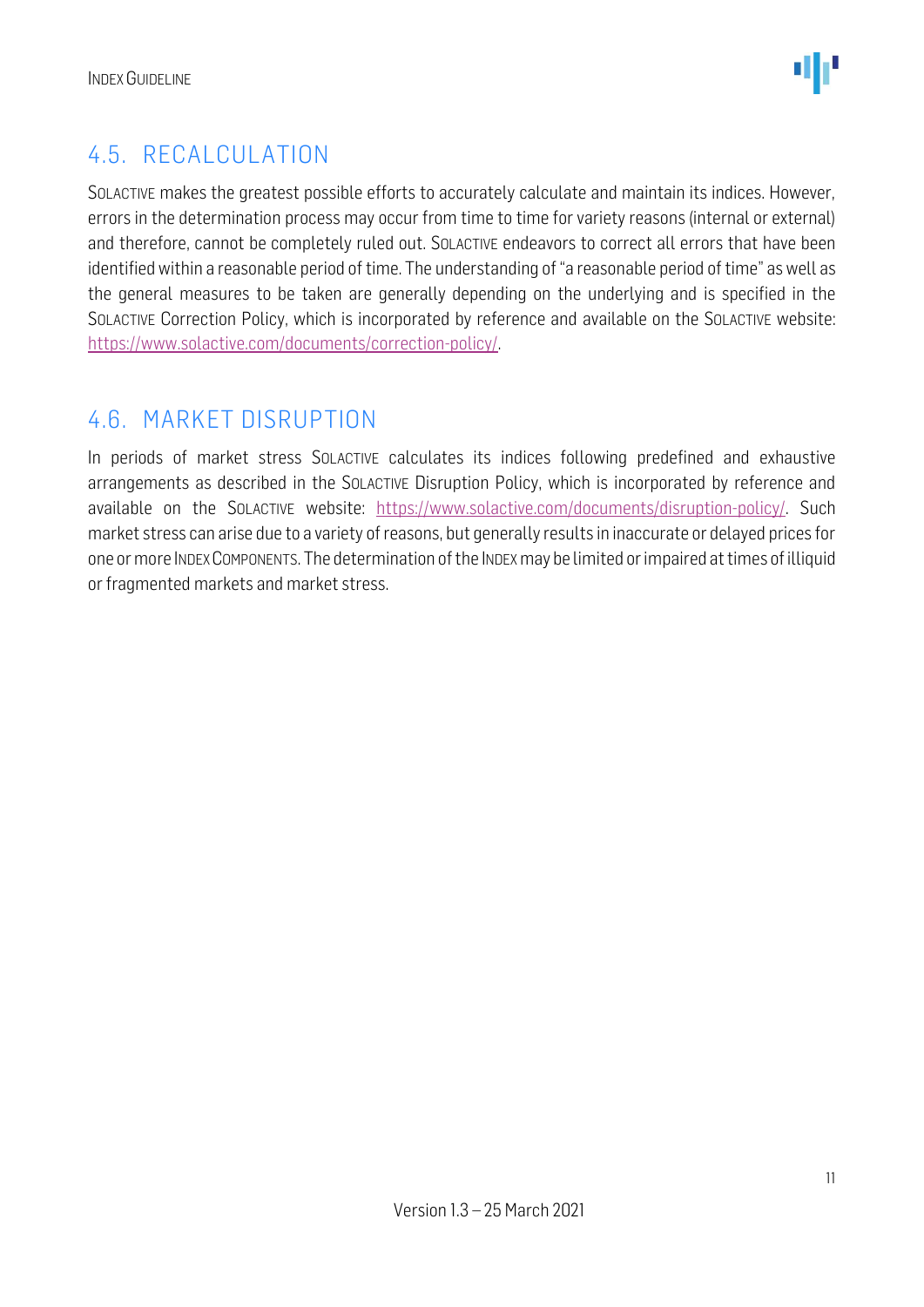### <span id="page-11-0"></span>5. MISCELLANEOUS

#### <span id="page-11-1"></span>5.1. DISCRETION

Any discretion which may need to be exercised in relation to the determination of the INDEX (for example the determination of the INDEX UNIVERSE (if applicable), the selection of the INDEX COMPONENTS (if applicable) or any other relevant decisions in relation to the INDEX) shall be made in accordance with strict rules regarding the exercise of discretion or expert judgement.

#### <span id="page-11-2"></span>5.2. METHODOLOGY REVIEW

The methodology of the INDEX is subject to regular review, at least annually. In case a need of a change of the methodology has been identified within such review (e.g. if the underlying market or economic reality has changed since the launch of the INDEX, i.e. if the present methodology is based on obsolete assumptions and factors and no longer reflects the reality as accurately, reliably and appropriately as before), such change will be made in accordance with the SOLACTIVE Methodology Policy, which is incorporated by reference and available on the SOLACTIVE website: [https://www.solactive.com/documents/methodology-policy/.](https://www.solactive.com/documents/methodology-policy/)

Such change in the methodology will be announced on the SOLACTIVE website under the Section "Announcement", which is available at [https://www.solactive.com/news/announcements/.](https://www.solactive.com/news/announcements/) The date of the last amendment of this INDEX is contained in this GUIDELINE.

#### <span id="page-11-3"></span>5.3. CHANGES IN CALCULATION METHOD

The application by the INDEX ADMINISTRATOR of the method described in this document is final and binding. The INDEXADMINISTRATOR shall apply the method described above for the composition and calculation of the INDEX. However, it cannot be excluded that the market environment, supervisory, legal and financial or tax reasons may require changes to be made to this method. The INDEX ADMINISTRATOR may also make changes to the terms and conditions of the INDEX and the method applied to calculate the INDEX that it deems to be necessary and desirable in order to prevent obvious or demonstrable error or to remedy, correct or supplement incorrect terms and conditions. The INDEX ADMINISTRATOR is not obliged to provide information on any such modifications or changes. Despite the modifications and changes, the INDEX ADMINISTRATOR will take the appropriate steps to ensure a calculation method is applied that is consistent with the method described above.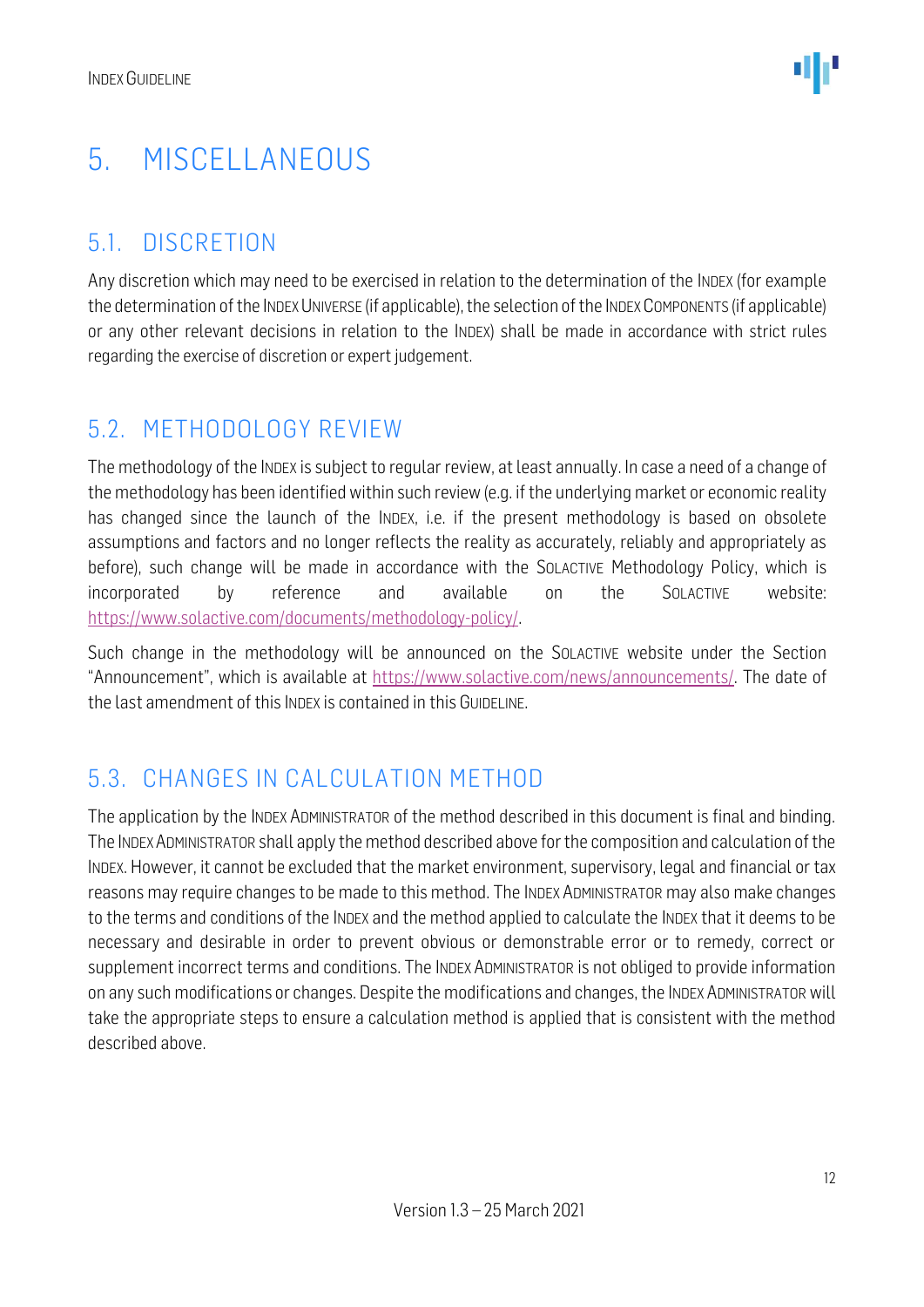

#### <span id="page-12-0"></span>5.4. TERMINATION

SOLACTIVE makes the greatest possible efforts to ensure the resilience and continued integrity of its indices over time. Where necessary, SOLACTIVE follows a clearly defined and transparent procedure to adapt Index methodologies to changing underlying markets (see Section 5.2 "Methodology Review") in order to maintain continued reliability and comparability of the indices. Nevertheless, if no other options are available the orderly cessation of the INDEX may be indicated. This is usually the case when the underlying market or economic reality, which an index is set to measure or to reflect, changes substantially and in a way not foreseeable at the time of inception of the index, the index rules, and particularly the selection criteria, can no longer be applied coherently or the index is no longer used as the underlying value for financial instruments, investment funds and financial contracts.

SOLACTIVE has established and maintains clear guidelines on how to identify situations in which the cessation of an index is unavoidable, how stakeholders are to be informed and consulted and the procedures to be followed for a termination or the transition to an alternative index. Details are specified in the SOLACTIVE Termination Policy, which is incorporated by reference and available on the SOLACTIVE website: [https://www.solactive.com/documents/termination-policy/.](https://www.solactive.com/documents/termination-policy/)

#### <span id="page-12-1"></span>5.5. OVERSIGHT

An oversight committee composed of staff from SOLACTIVE and its subsidiaries (the "OVERSIGHT COMMITTEE") is responsible for decisions regarding any amendments to the rules of the INDEX. Any such amendment, which may result in an amendment of the GUIDELINE, must be submitted to the OVERSIGHT COMMITTEE for prior approval and will be made in compliance with the [Methodology](http://methodology/) Policy, which is available on the SOLACTIVE website: [https://www.solactive.com/documents/methodology-policy/.](https://www.solactive.com/documents/methodology-policy/)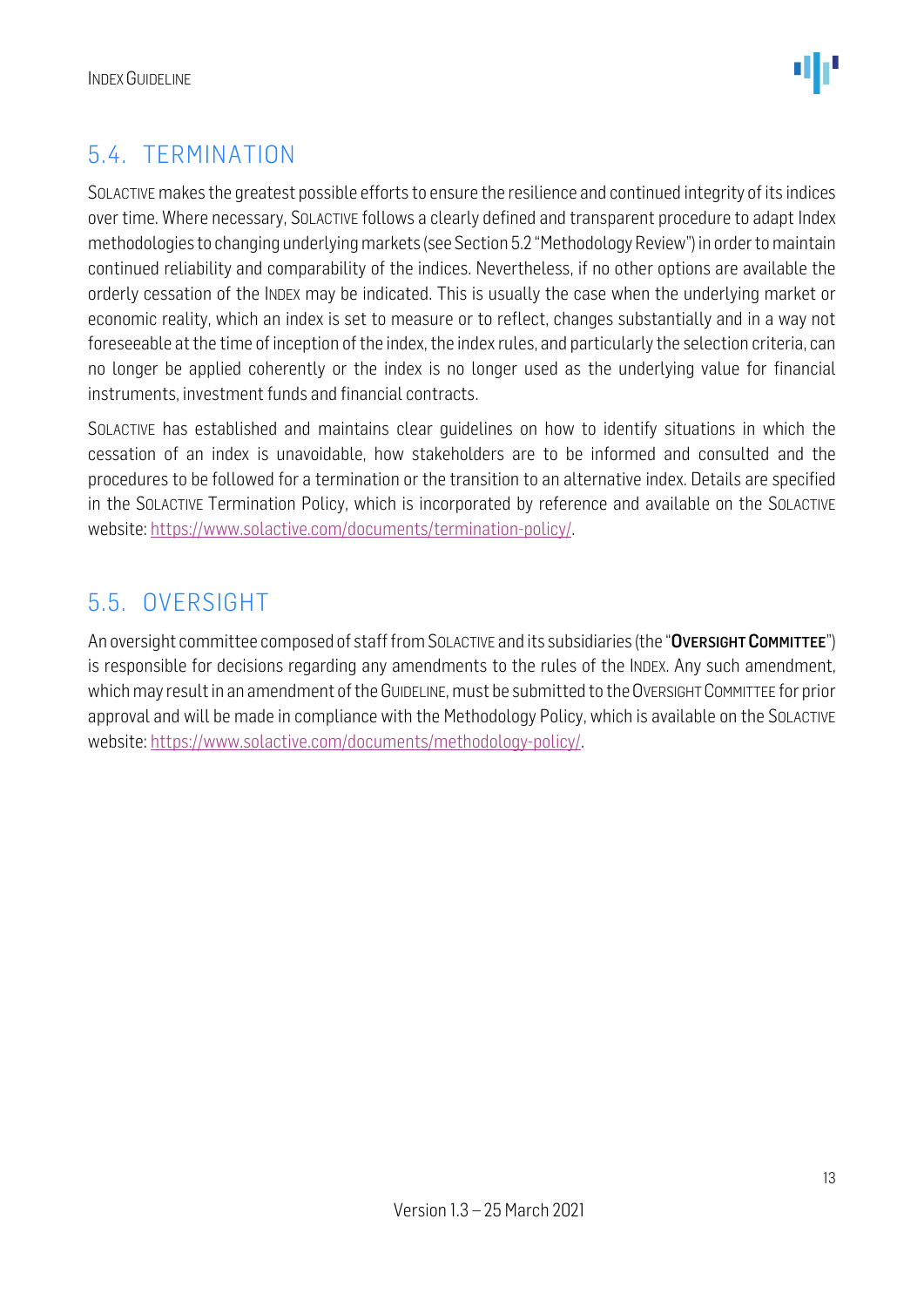### <span id="page-13-0"></span>6. DEFINITIONS

"BENCHMARK REGULATION" shall have the meaning as defined in Section "Introduction".

"BMR" shall have the meaning as defined in Section "Introduction".

"BUSINESS DAY" is any day where the New York Stock Exchange and/or NASDAQ are open for trading.

"CLOSE OF BUSINESS" is the calculation time of the closing level of the INDEX as outlined in Section 1.4.

The "CLOSING PRICE" in respect of an INDEX COMPONENT and a TRADING DAY is a security's final regular-hours TRADING PRICE published by the EXCHANGE and determined in accordance with the EXCHANGE regulations. If the EXCHANGE has no or has not published a CLOSING PRICE in accordance with the EXCHANGE rules for an INDEX COMPONENT, the last TRADING PRICE will be used.

"DATA PROVIDER"is ISS ESG. For more information, please visit: https://www.issgovernance.com/

"EXCHANGE" is with respect to the INDEX and every INDEX COMPONENT, the respective exchange where the INDEX COMPONENT has its listing as determined in accordance with the rules in Section 2.

#### "FIXING DAY" IS SELECTION DAY.

The "FREE FLOAT MARKET CAPITALIZATION" is with regard to each of the securities fulfilling the INDEX COMPONENT REQUIREMENTS on a SELECTION DAY the share class-specific free float market capitalization. It is calculated as the multiplication of the shares outstanding in FREE FLOAT (as sourced from data vendors) with the CLOSING PRICE of the share class as of the respective SELECTION DAY.

"GUIDELINE" shall have the meaning as defined in Section "Introduction".

"INDEX" shall have the meaning as defined in Section "Introduction".

"INDEX ADMINISTRATOR" shall have the meaning as defined in Section "Introduction".

"INDEX COMPONENT" is each security reflected in the INDEX.

"INDEX COMPONENT REQUIREMENTS" shall have the meaning as defined in Section 2.2.

"INDEX CURRENCY" is the currency specified in the column "Currency" in the table in Section 1.2.

"INDEX UNIVERSE REQUIREMENTS" shall have the meaning as defined in Section 2.1.

"INDEX UNIVERSE" is the sum of all financial instruments which fulfill the INDEX UNIVERSE REQUIREMENTS.

"LIVE DATE" shall have the meaning as defined in Section 1.3.

"OVERSIGHT COMMITTEE" shall have the meaning as defined in Section 5.5.

"REBALANCE DAY" is the first Wednesday in May and November. If that day is not a Business Day the REBALANCE DAY will be the immediately following BUSINESS DAY.

"SELECTION DAY" is 10 BUSINESS DAYS before the scheduled REBALANCE DAY.

"SOLACTIVE" shall have the meaning as defined in Section "Introduction".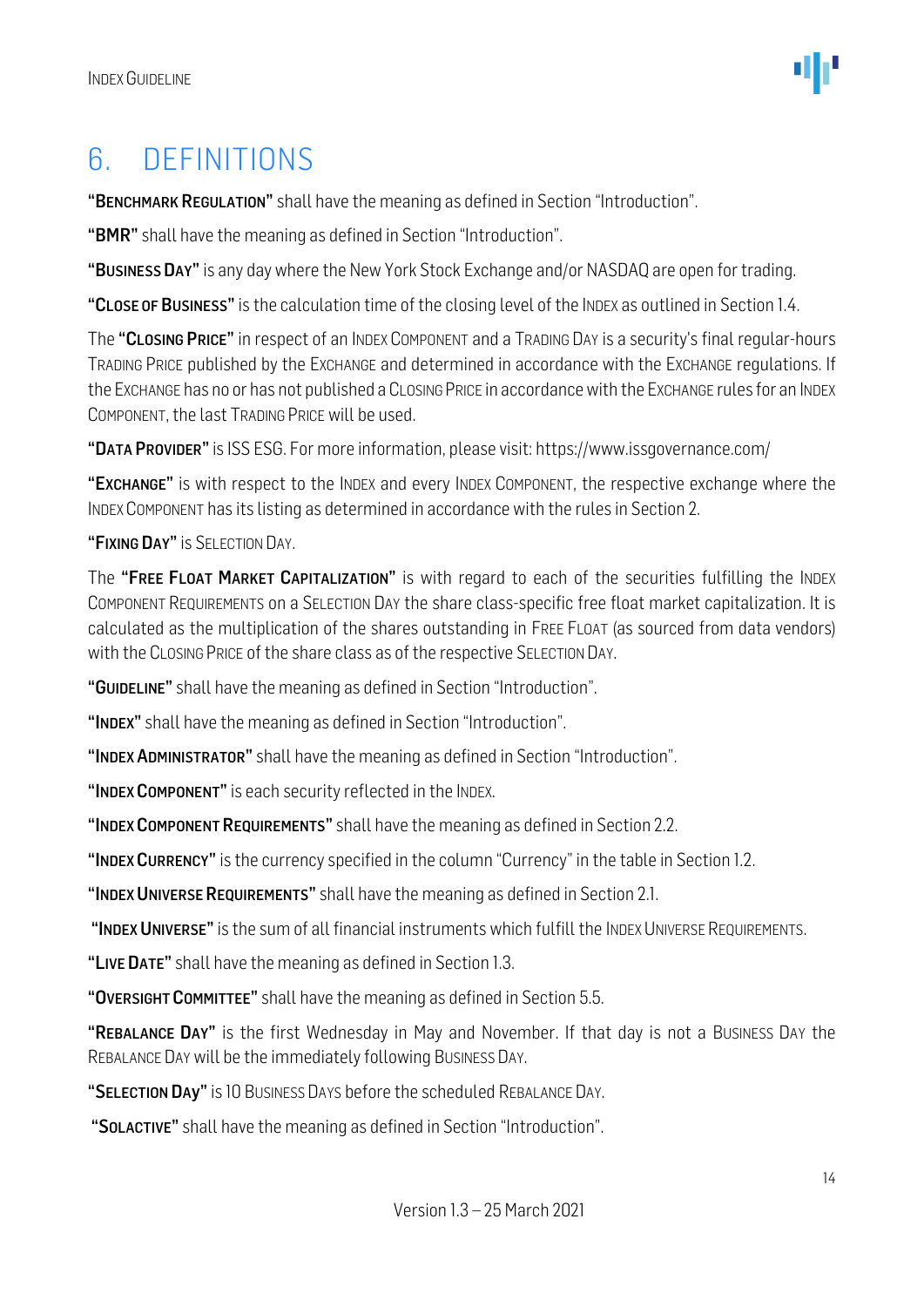

"START DATE" shall have the meaning as defined in Section 1.3.

"TRADING DAY" is with respect to an INDEX COMPONENT included in the INDEX at the REBALANCE DAY and every INDEXCOMPONENT included in the INDEX at the CALCULATION DAY immediately following the REBALANCE DAY (for clarification: this provision is intended to capture the TRADING DAYS for the securities to be included in the INDEX as new INDEX COMPONENTS with close of trading on the relevant EXCHANGE on the REBALANCE DAY) a day on which the relevant EXCHANGE is open for trading (or a day that would have been such a day if a market disruption had not occurred), excluding days on which trading may be ceased prior to the scheduled EXCHANGE closing time and days on which the EXCHANGE is open for a scheduled shortened period. The INDEX ADMINISTRATOR is ultimately responsible as to whether a certain day is a TRADING DAY.

The "TRADING PRICE" in respect of an INDEX COMPONENT and a TRADING DAY is the most recent published price at which the INDEX COMPONENT was traded on the respective EXCHANGE.